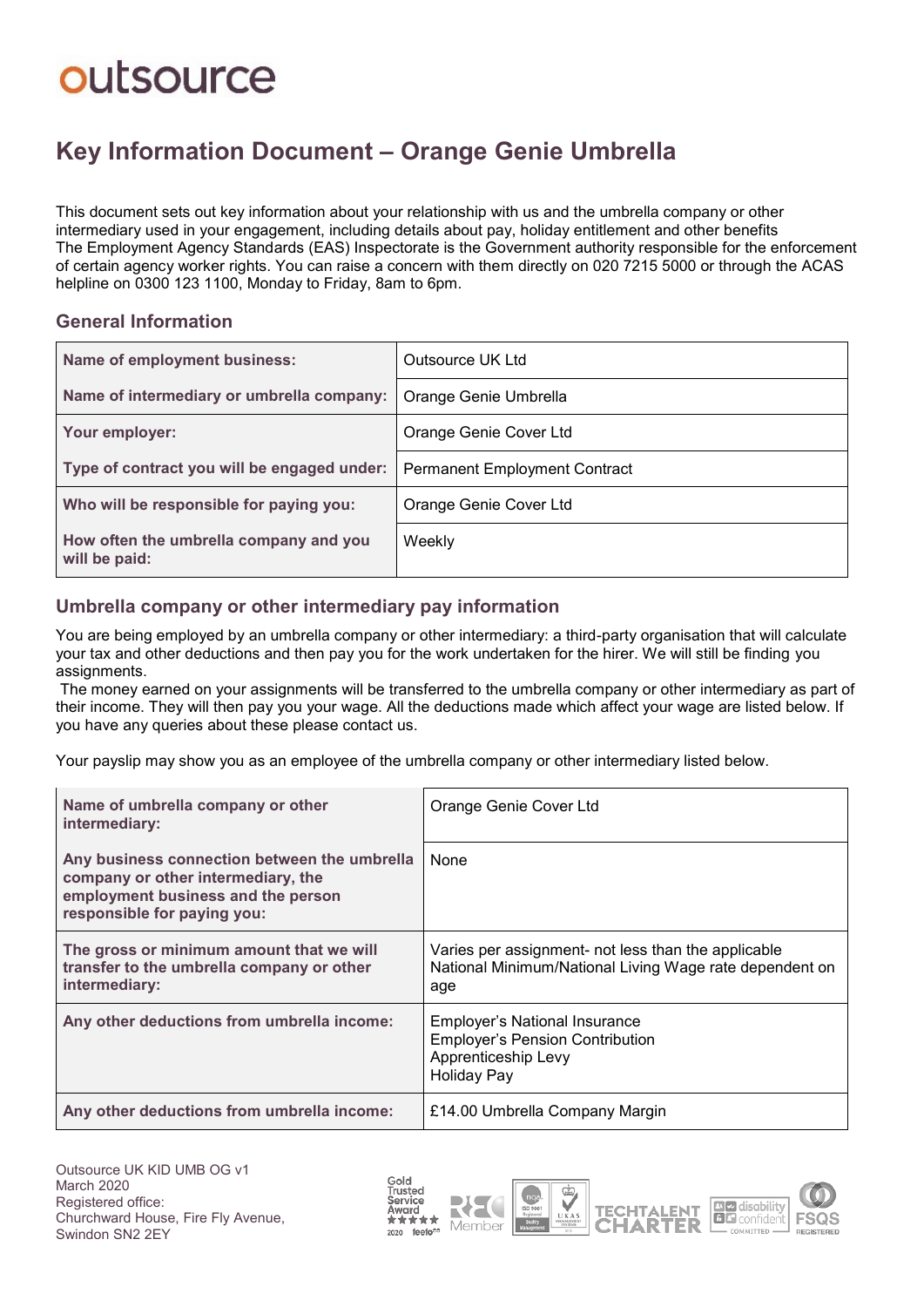# outsource

| Expected or minimum rate of pay to you from<br>the umbrella or other intermediary: | Not less than the applicable National Minimum/National<br>Living Wage rate dependent on age                        |  |
|------------------------------------------------------------------------------------|--------------------------------------------------------------------------------------------------------------------|--|
| Deductions from your wage required by law:                                         | <b>PAYE</b> Income Tax<br>Employee's National Insurance<br><b>Employee's Pension Contribution</b>                  |  |
| Any other deductions or costs taken from your<br>wage:                             | No.                                                                                                                |  |
| Any fees for goods or services:                                                    | No.                                                                                                                |  |
| <b>Holiday entitlement and pay:</b>                                                | Holiday entitlement is 28 days per annum and this is<br>calculated as a percentage of Gross Pay, currently 12.07%. |  |
| <b>Additional benefits:</b>                                                        | Statutory Employment Rights. Access to Employee Health,<br>Wellbeing and Benefits platform                         |  |

### **Example pay:**

|                                                                                                                       | Umbrella or other<br>intermediary fees                                                                | <b>Worker fees</b>                                                                        |
|-----------------------------------------------------------------------------------------------------------------------|-------------------------------------------------------------------------------------------------------|-------------------------------------------------------------------------------------------|
| The gross or minimum amount that we will<br>transfer to the umbrella company or other<br>intermediary:                | £720.00 per week                                                                                      |                                                                                           |
| Deductions that we will make to the gross<br>amount paid to the umbrella or other<br>intermediary required by law:    | £63.26 Employers NICs<br>£15.19 Employer's pension<br>£3.12 Apprenticeship Levy<br>£75.37 Holiday Pay |                                                                                           |
| Any other deductions that we will make to the<br>gross amount paid to the umbrella or other<br>intermediary's income: | £14.00 Umbrella Company<br>Margin                                                                     |                                                                                           |
| Example rate of pay to you from the umbrella<br>or other intermediary:                                                |                                                                                                       | £549.06 Gross Pay<br>£75.37 Holiday Pay                                                   |
| Deductions from your pay required by law:                                                                             |                                                                                                       | £71.74 PAYE Income Tax<br>£55.01 Employee NICs<br>£25.32 Employee Pension<br>contribution |
| Any other deductions or costs taken from your<br>pay:                                                                 |                                                                                                       | <b>No</b>                                                                                 |
| Any fees for goods or services:                                                                                       |                                                                                                       | N <sub>o</sub>                                                                            |
| Example net take home pay:                                                                                            |                                                                                                       | £472.36 per week                                                                          |

### **Conduct Regulations opt-out**

If you are supplied via an umbrella company or other intermediary, then both parties can opt out of being covered by the Conduct of Employment Agencies and Employment Businesses Regulations 2003 (the Conduct Regulations).

Outsource UK KID UMB OG v1 March 2020 Registered office: Churchward House, Fire Fly Avenue, Swindon SN2 2EY

Gold<br>Trusted<br>Service<br>Award<br>★★★★★  $2020$  feefo<sup>es</sup>